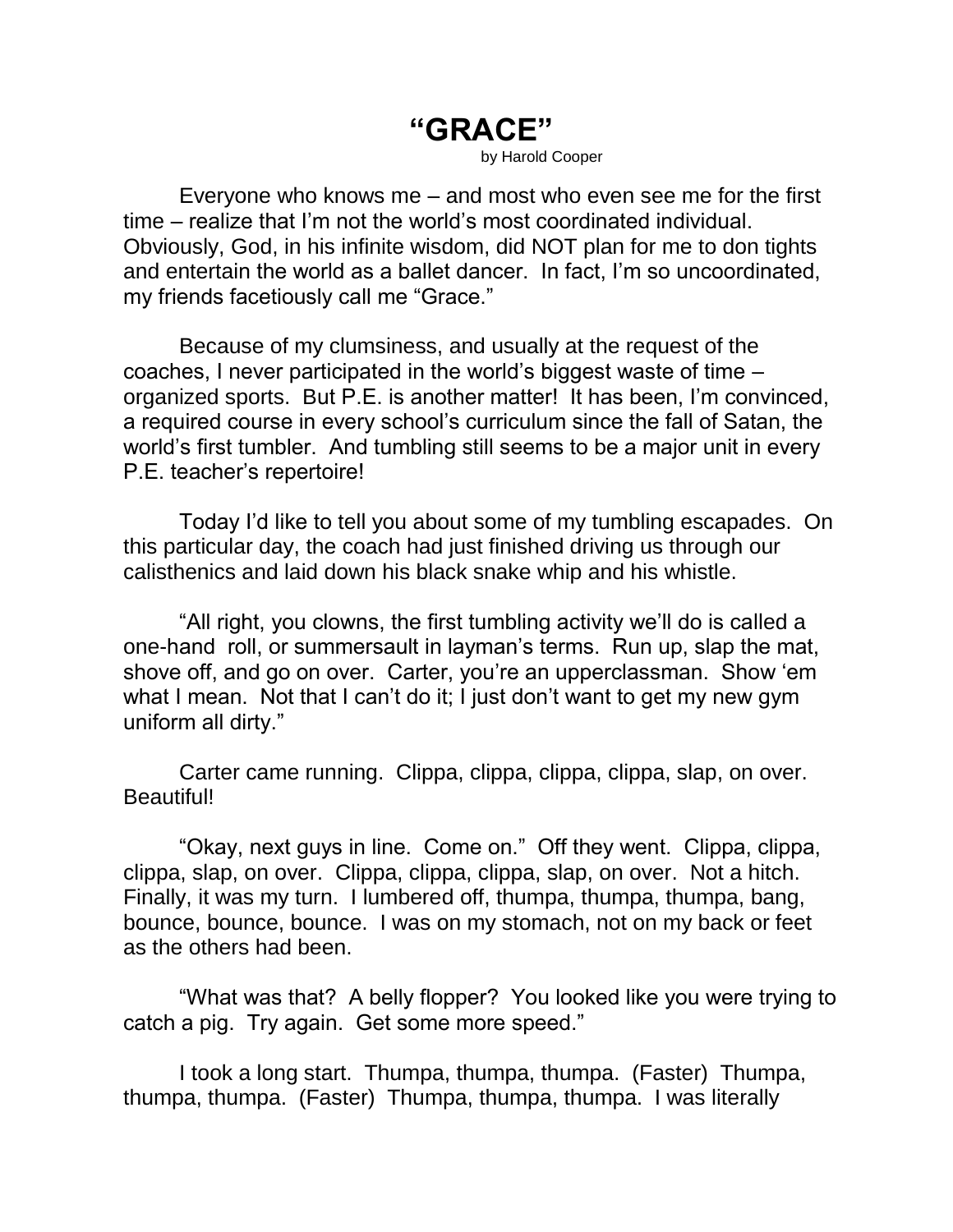running like the wind. Then the unexpected happened. Just as I made my move to slap the mat, the elastic in my pants broke. What a let down! Thumpa, slap, bang, bounce, crash. I was tied in such a knot that I was looking right down my back.

"Okay. Get up and just watch. And pull up your pants!"

I watched them go through a couple of other maneuvers. Then the coach said to me, "Hey, you, clumsy and uncoordinated! Come up here, lie down, and let them jump over you and roll. And pull up your pants! Okay, first man!"

Here he came pounding toward me. I said a little prayer and held my breath. Clippa, clippa, clippa, jump, slap, on over. Over and over they did this, and, though I could hear the air whistle and feel movement above, not one person touched me. I guess my prayers were answered. Then here came the instructor.

"Okay, you. Off your belly and on your back. Bend your knees and put your arms in the air, palms up. Now each man is going to run up and jump on you. You give him a push on the shoulders to help him on over. Got that? And pull up your pants and keep your fool eyes open! First man!"

I began hearing the pitter patter of big feet once again. Clippa, clippa, clippa, jump, push up, on over. Not too tough at all. As they started through the line the second time, I was beginning to coordinate my movements with theirs. And then came Big John, the football player – rather agile for his build, as he stood about five feet tall and weighed at least 300 pounds. The first time through I had pushed him on over with only a grunt, and his immense weight hadn't bothered me. But this time it was different. As he was about to jump – he started to giggle, losing all control. He simply spread-eagled, landing with all his weight upon my chest. My bones all responded by snapping QUITE loudly.

The coach introduced the next activity.

"Okay, we'll build a human pyramid. You on the mat, come here and be the base. And pull up your pants. Okay, Big John, climb on his shoulders."